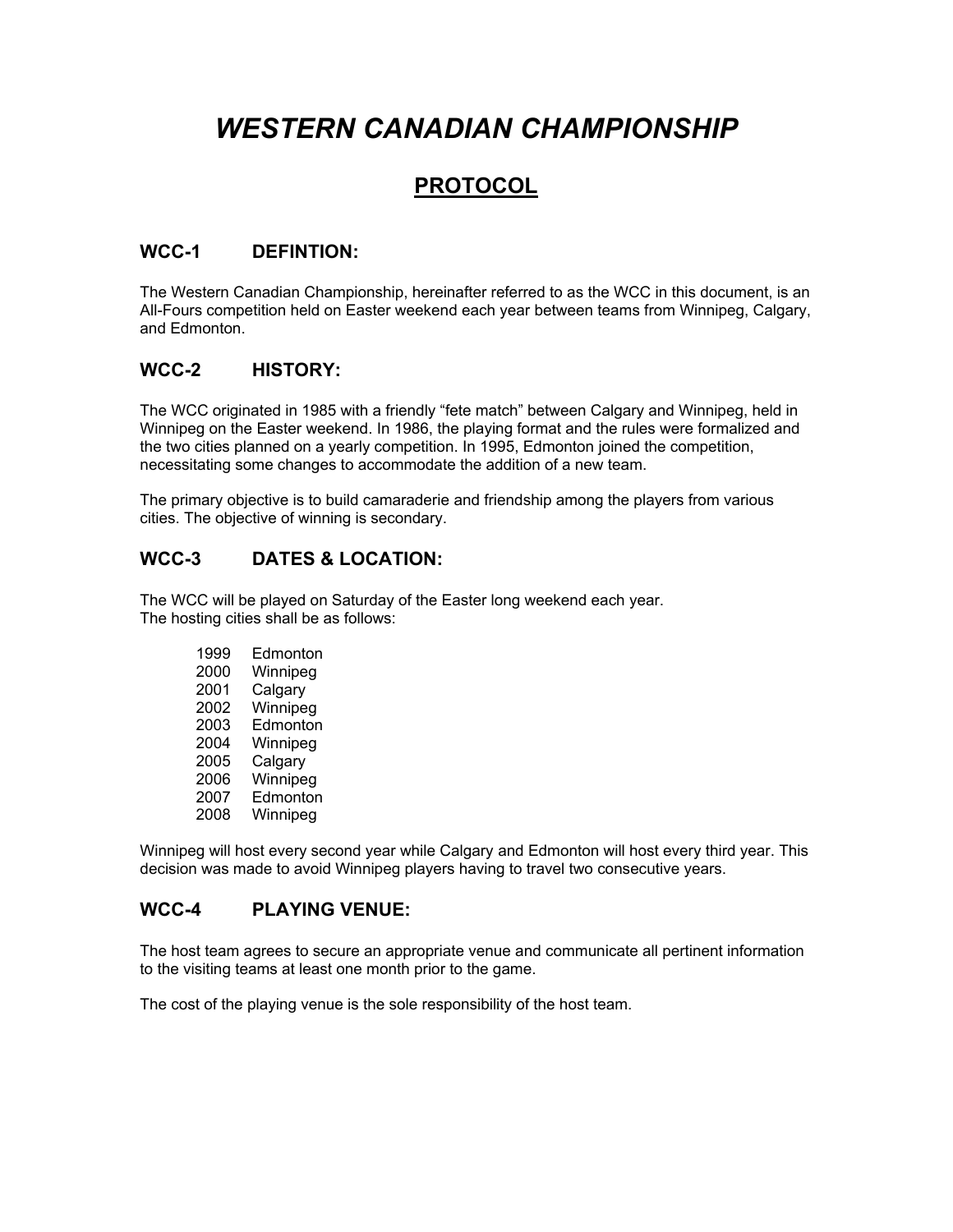## **WCC-5 ACCOMIDATION:**

The host team agrees to reserve appropriate accommodation in a hotel or motel on behalf of the visiting teams, and to communicate all pertinent information to the visiting teams at least six weeks prior to the competition.

Accommodation should be within close proximity to the playing venue.

Confirmation, or cancellation and the cost of accommodation are the sole responsibility of the visiting teams.

## **WCC-6 MEALS:**

The host team agrees to provide lunch to all players on game day. All other snacks or meals are at the discretion of the host team.

The cost of the game day meal shall be the sole responsibility of the host team.

#### **WCC-7 ENTERTAINMENT:**

The host team agrees to provide a venue and make all arrangements for an activity on the night prior to, and on the night of, the competition.

The cost of the venue and the activity, excluding alcohol, is the sole responsibility of the host team.

## **WCC-8 TROPHIES:**

Trophies will be awarded each year as follows:

| <b>First Half</b> | <b>Second Half</b> | Overall                           |
|-------------------|--------------------|-----------------------------------|
| Most Bullseyes    | Most Bullseyes     | Most Bullseyes                    |
| Most Hangjacks    | Most Hangiacks     | Most Hangjacks                    |
|                   |                    | <b>Most Consecutive Bullseyes</b> |

Other prizes or considerations, other than trophies, are at the sole discretion of the host team. The cost of all trophies and other considerations is the sole responsibility of the host team.

## **WCC-9 TOURNAMENT RULES:**

The official rules of the WCC shall be those ratified at a meeting of representatives from the three teams on April 3, 1999, in Edmonton. (Appendix 1)

## **WCC-10 MARSHALS:**

Each participating team will appoint a Marshal. It is the responsibility of each team to ensure that the appointed Marshal has a good working knowledge of the rules.

All appointed Marshals and Captains of each team would meet prior to the competition to clarify interpretations of the rules.

Marshals agree to follow the procedure outlined in the official rules, section 15.1, A-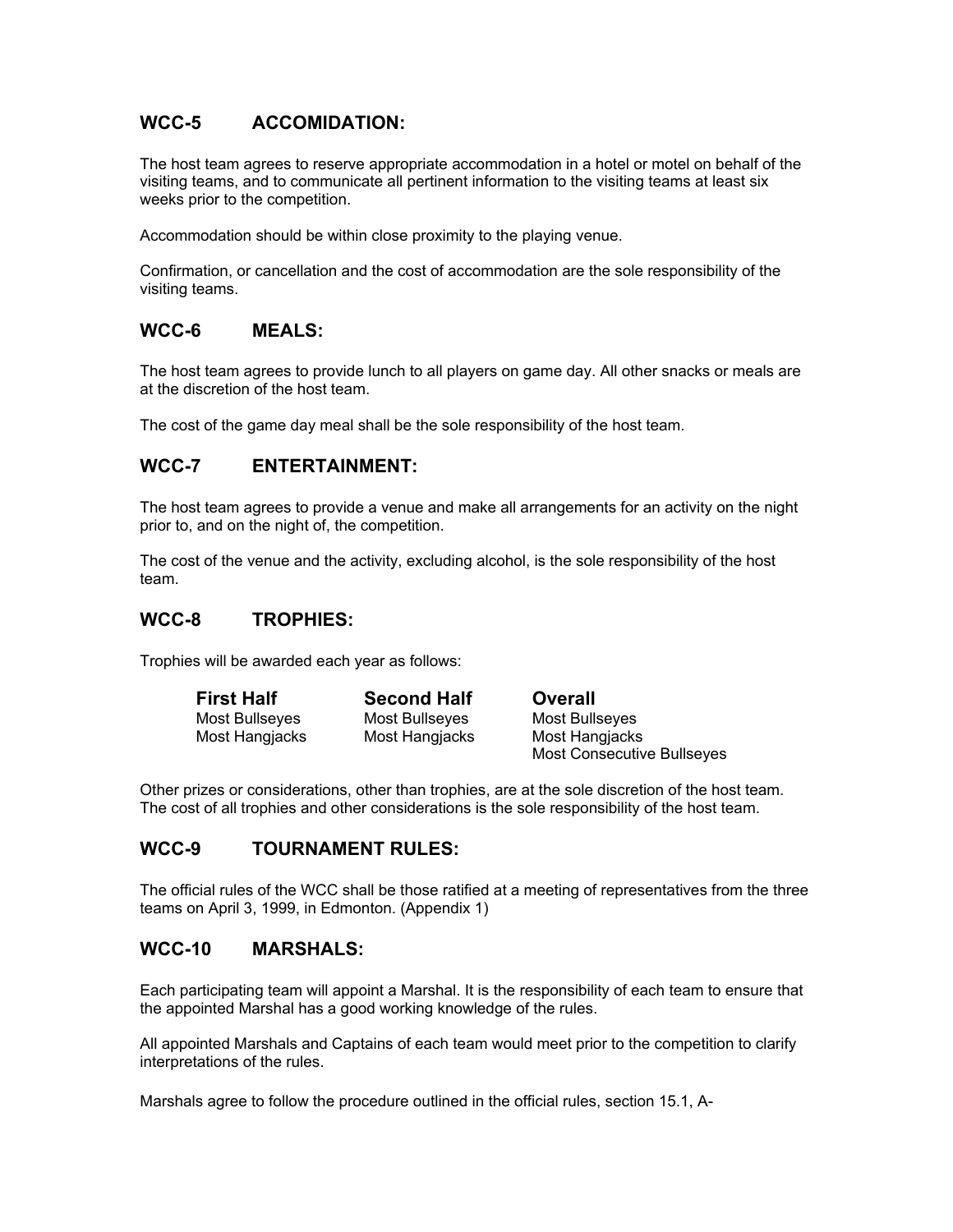## **WCC-11 TOTAL GAMES:**

The number of games will be determined by using the following formula, unless otherwise agreed upon by all participating teams:

#Tables @ 13 + 1 = total games or **10@13+1=131** games

## **WCC-12 TOTAL NUMBER OF PLAYERS:**

Each team agrees to field twenty (20) players, unless otherwise agreed upon by all the participating teams.

## **WCC-13 TEAM STATISTICS:**

The captain of each team will complete the Team Statistics for his/her team at half time and at the end of the game. Copies are to be given to each team at a later date. (Appendix 2)

#### **WCC-14 MASTER SCORE SHEETS:**

The WCC Master Score Sheet must be used. (Appendix 3)

#### **WCC-15 TABLE SCORE SHEETS:**

The WCC Table Score Sheet must be used. (Appendix 4)

#### **WCC-16 STARTING TIME:**

The WCC competition will begin at 12 noon. Players arriving late are subject to rule 2.2 of the WCC Official Rules.

#### **WCC-17 SEATING ARRANGMENTS:**

Players will be matched according to the established seating format (Appendix 5) However, the number arrangements may be changed each year to ensure a random combination of players. The seating format may be changed to accommodate the addition or deletion of a team.

#### **WCC-18 PLAYING FEES:**

There will be no playing fees charged to the players of the visiting teams.

#### **WCC-19 CONFIRMATION:**

Each team agrees to confirm to the host team its intent to participate in the upcoming WCC. Confirmation must be in writing at least thirty days prior to the competition.

## **WCC-20 SPECIAL CONSIDERATIONS:**

In the event that a visiting team has insufficient players, the host team agrees to provide up to four (4) players. In such a case, such players must be matched with players of the opposing team.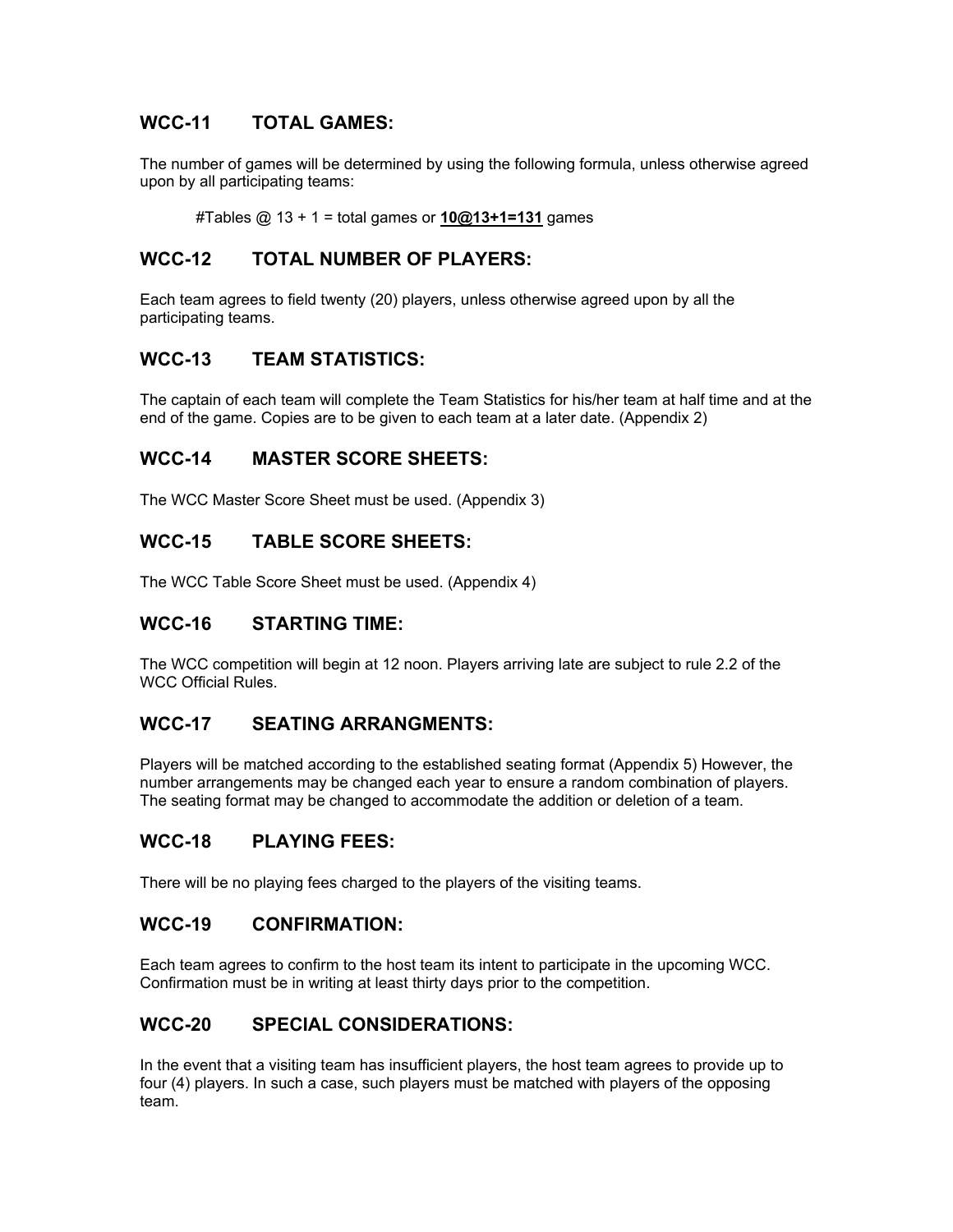## **WCC-21 ANNUAL MEETING:**

An annual meeting shall take place sometime prior to the WCC.

The representative shall be the Designated Contact and the President of each team. In the event that the President is also the designated contact, another representative may be appointed.

Either representative of the host team chairs the meeting. Minutes of the meeting are to be distributed to each team.

#### **WCC-22 DECORUM:**

Players agree to refrain from swearing and smoking during the WCC.

## **WCC-23 SMOKING:**

The playing venue for the WCC will be smoke free before, during and after the competition.

#### **WCC-24 AMMENDMENTS:**

Any changes to the WCC Protocol or the Official Tournament Rules must be made by majority vote at the annual meeting, as per WCC-21.

#### **WCC-25 LIABITLITY:**

**NO PERSON OR TEAM OF PERSONS, SHALL INCUR ANY LIABILITY FOR DAMAGES, HOWSOEVER CAUSED, RESULTING FROM HIS/HER PARTICIAPTION IN THE WCC.**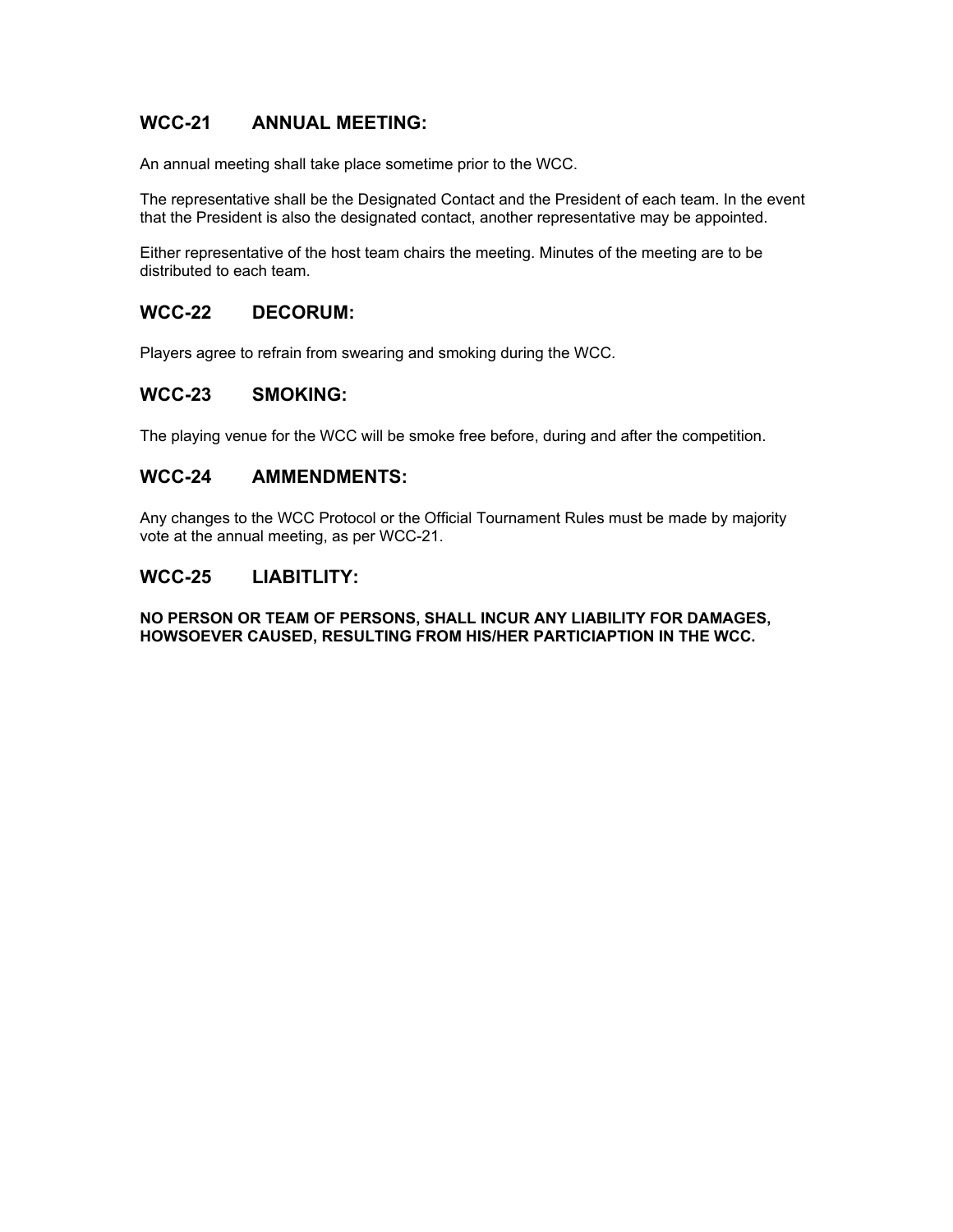## **WCC-26 DECLARATION:**

As a member of the WCC, I agree to the terms of the Western Canadian Protocol, and the WCC Official Tournament Rules.

| Signed this ____________ day of ____________, 2001 |  |
|----------------------------------------------------|--|
|                                                    |  |
| CALGARY:                                           |  |
|                                                    |  |
|                                                    |  |
|                                                    |  |
| WINNIPEG:                                          |  |
|                                                    |  |
|                                                    |  |
|                                                    |  |
| EDMONTON:                                          |  |
|                                                    |  |
|                                                    |  |